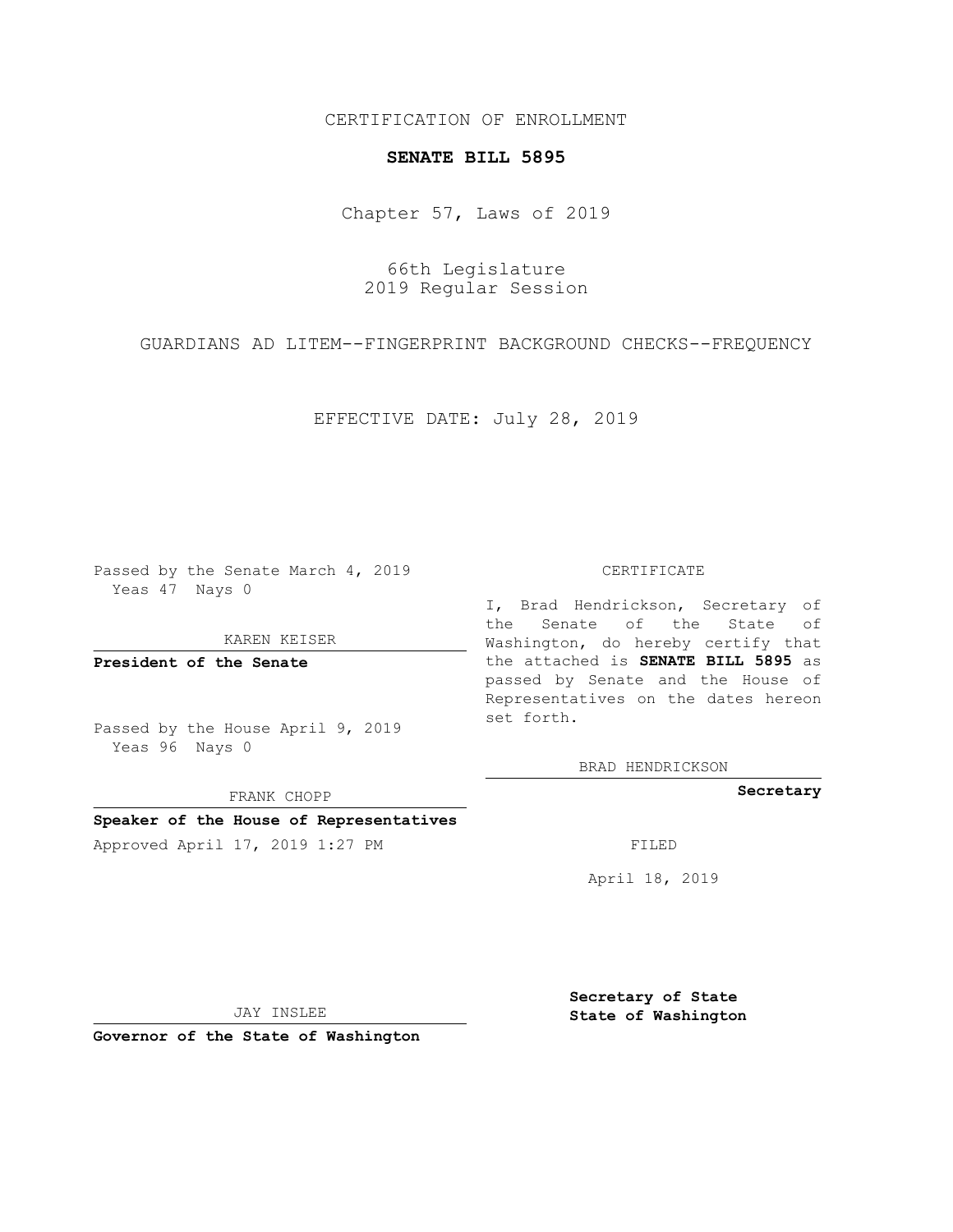Passed Legislature - 2019 Regular Session

**State of Washington 66th Legislature 2019 Regular Session**

**By** Senators Wilson, C., Nguyen, and Darneille

 AN ACT Relating to fingerprint background checks for guardians ad 2 litem; and amending RCW 13.34.100.

BE IT ENACTED BY THE LEGISLATURE OF THE STATE OF WASHINGTON:

 **Sec. 1.** RCW 13.34.100 and 2017 c 99 s 2 are each amended to read 5 as follows:

 (1) The court shall appoint a guardian ad litem for a child who is the subject of an action under this chapter, unless a court for good cause finds the appointment unnecessary. The requirement of a guardian ad litem may be deemed satisfied if the child is represented by an independent attorney in the proceedings. The court shall attempt to match a child with special needs with a guardian ad litem who has specific training or education related to the child's 13 individual needs.

 (2) If the court does not have available to it a guardian ad litem program with a sufficient number of volunteers, the court may appoint a suitable person to act as guardian ad litem for the child under this chapter. Another party to the proceeding or the party's employee or representative shall not be so appointed.

 (3) Each guardian ad litem program shall maintain a background information record for each guardian ad litem in the program. The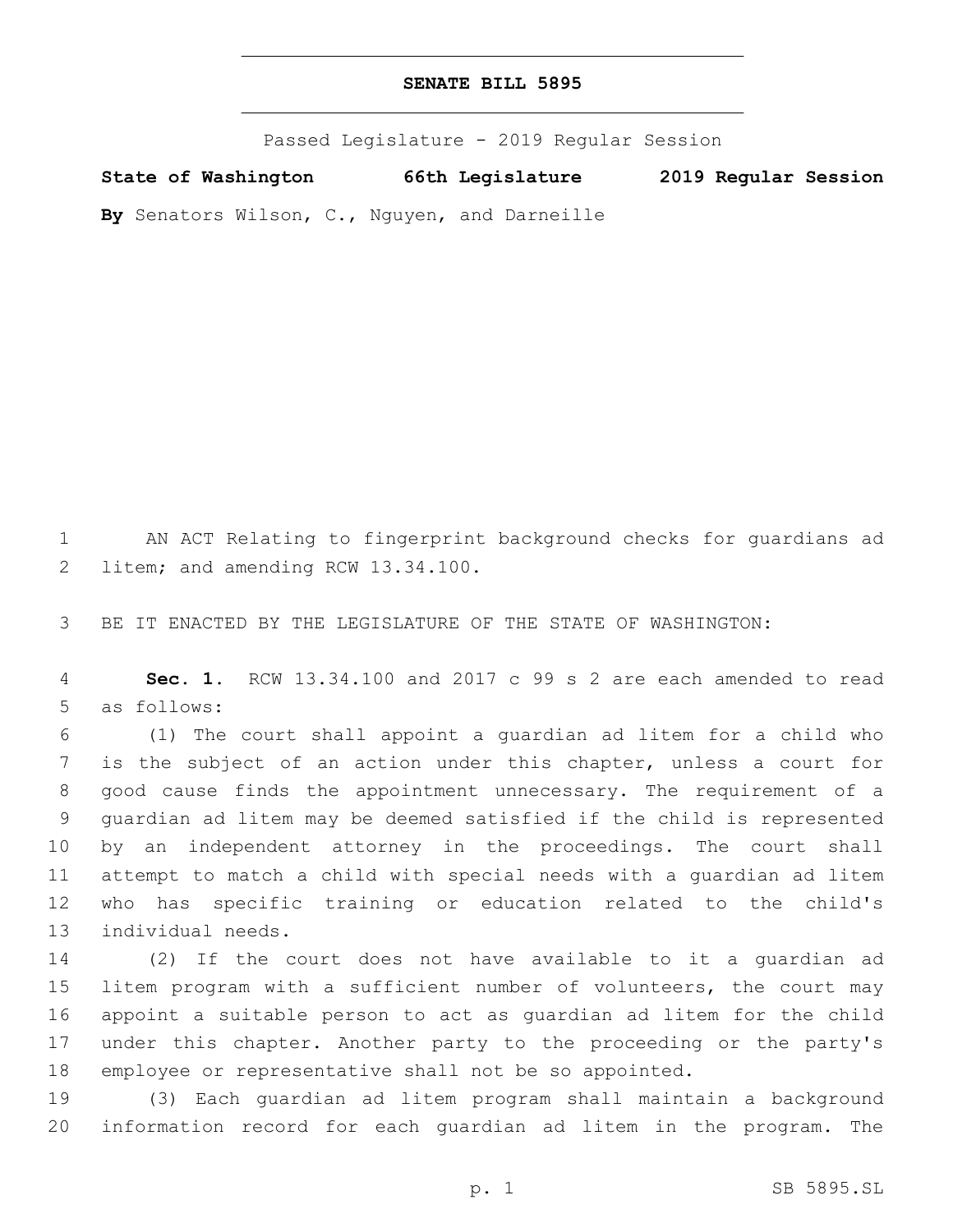background information record shall include, but is not limited to,

2 the following information:

(a) Level of formal education;3

(b) General training related to the guardian ad litem's duties;

 (c) Specific training related to issues potentially faced by 6 children in the dependency system;

 (d) Specific training or education related to child disability or 8 developmental issues;

(e) Number of years' experience as a guardian ad litem;

 (f) Number of appointments as a guardian ad litem and the county 11 or counties of appointment;

 (g) The names of any counties in which the person was removed from a guardian ad litem registry pursuant to a grievance action, and the name of the court and the cause number of any case in which the 15 court has removed the person for cause;

 (h) Founded allegations of abuse or neglect as defined in RCW 17 26.44.020;

 (i) The results of an examination of state and national criminal identification data. The examination shall consist of a background check as allowed through the Washington state criminal records privacy act under RCW 10.97.050, the Washington state patrol criminal identification system under RCW 43.43.832 through 43.43.834, and the federal bureau of investigation. The background check shall be done through the Washington state patrol criminal identification section and must include a national check from the federal bureau of investigation based on the submission of fingerprints; and

 (j) Criminal history, as defined in RCW 9.94A.030, for the period 28 covering ten years prior to the appointment.

 The background information record shall be updated annually and fingerprint-based background checks shall be updated every three years. As a condition of appointment, the guardian ad litem's background information record shall be made available to the court. If the appointed guardian ad litem is not a member of a guardian ad litem program a suitable person appointed by the court to act as guardian ad litem shall provide the background information record to 36 the court.

 Upon appointment, the guardian ad litem, or guardian ad litem program, shall provide the parties or their attorneys with a copy of the background information record. The portion of the background information record containing the results of the criminal background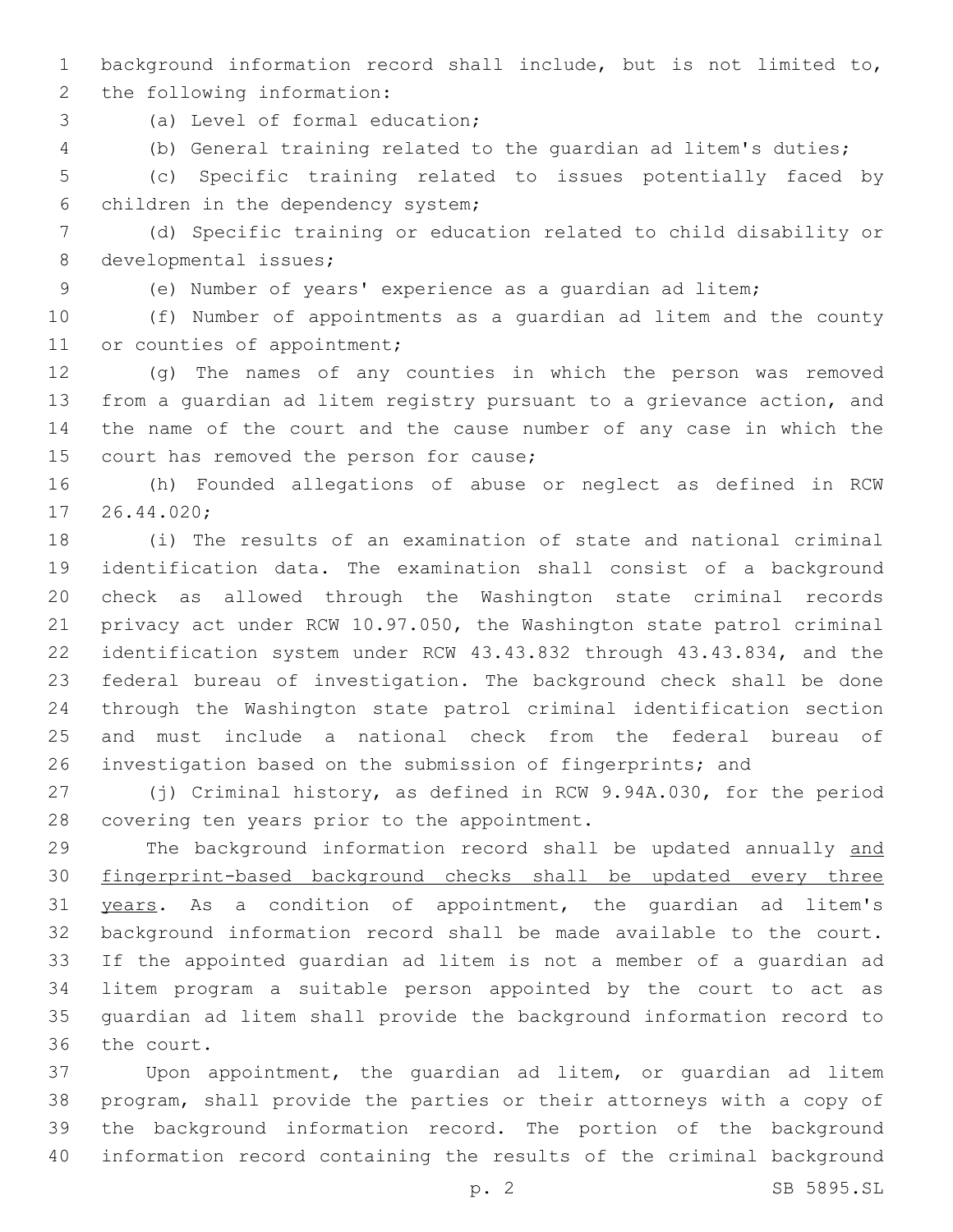check and the criminal history shall not be disclosed to the parties or their attorneys. The background information record shall not include identifying information that may be used to harm a guardian ad litem, such as home addresses and home telephone numbers, and for volunteer guardians ad litem the court may allow the use of maiden names or pseudonyms as necessary for their safety.6

 (4) The appointment of the guardian ad litem shall remain in effect until the court discharges the appointment or no longer has jurisdiction, whichever comes first. The guardian ad litem may also be discharged upon entry of an order of guardianship.

 (5) A guardian ad litem through an attorney, or as otherwise 12 authorized by the court, shall have the right to present evidence, examine and cross-examine witnesses, and to be present at all hearings. A guardian ad litem shall receive copies of all pleadings 15 and other documents filed or submitted to the court, and notice of all hearings according to court rules. The guardian ad litem shall receive all notice contemplated for a parent or other party in all 18 proceedings under this chapter.

 (6)(a) The court must appoint an attorney for a child in a dependency proceeding six months after granting a petition to terminate the parent and child relationship pursuant to RCW 13.34.180 and when there is no remaining parent with parental rights.

 The court must appoint an attorney for a child when there is no remaining parent with parental rights for six months or longer prior to July 1, 2014, if the child is not already represented.

 The court may appoint one attorney to a group of siblings, unless there is a conflict of interest, or such representation is otherwise inconsistent with the rules of professional conduct.

 (b) Legal services provided by an attorney appointed pursuant to (a) of this subsection do not include representation of the child in any appellate proceedings relative to the termination of the parent 32 and child relationship.

 (c)(i) Subject to the availability of amounts appropriated for this specific purpose, the state shall pay the costs of legal services provided by an attorney appointed pursuant to (a) of this subsection, if the legal services are provided in accordance with the standards of practice, voluntary training, and caseload limits developed and recommended by the statewide children's representation work group pursuant to section 5, chapter 180, Laws of 2010. Caseload limits must be calculated pursuant to (c)(ii) of this subsection.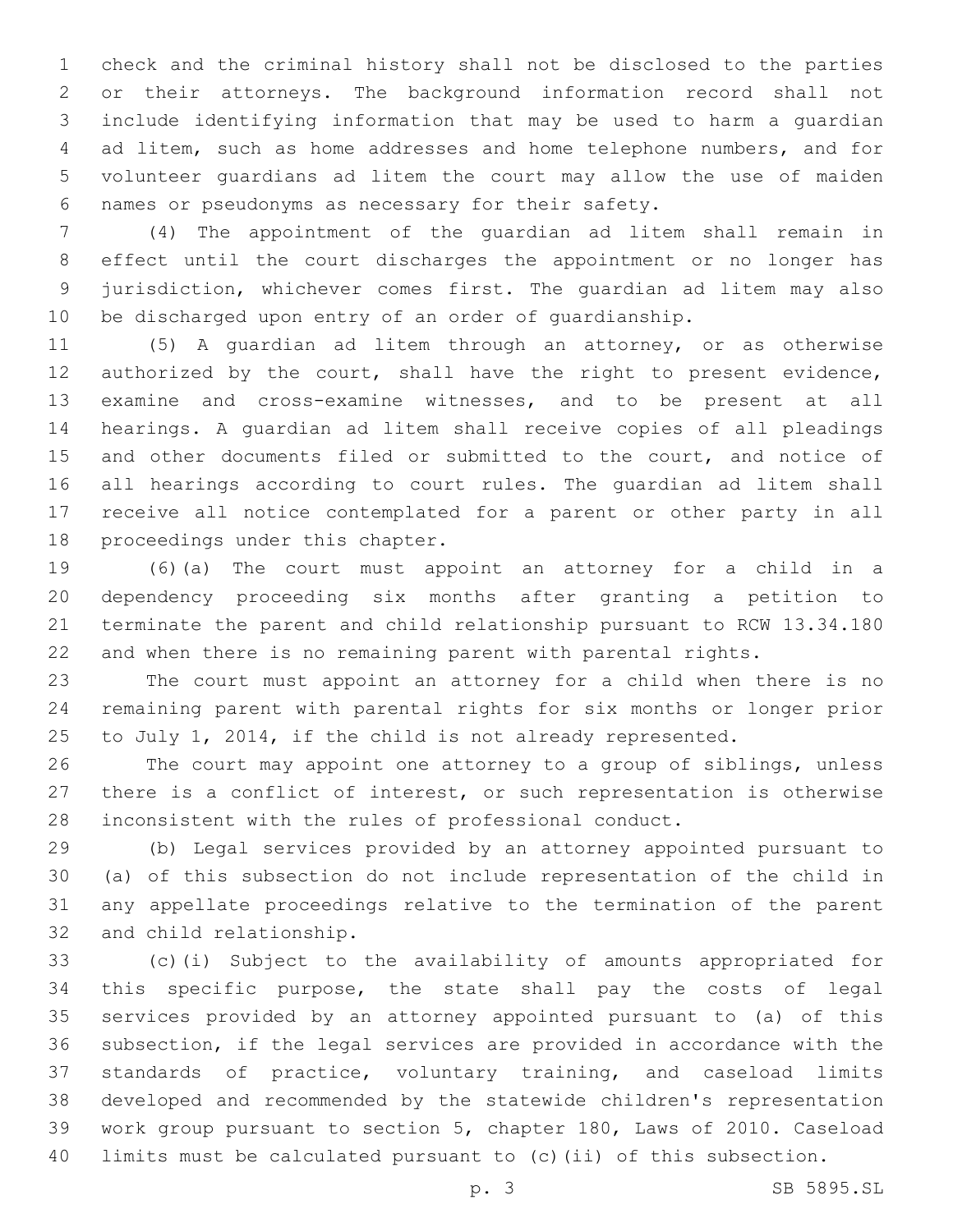(ii) Counties are encouraged to set caseloads as low as possible and to account for the individual needs of the children in care. Notwithstanding the caseload limits developed and recommended by the statewide children's representation work group pursuant to section 5, chapter 180, Laws of 2010, when one attorney represents a sibling group, the first child is counted as one case, and each child thereafter is counted as one-half case to determine compliance with the caseload standards pursuant to (c)(i) of this subsection and RCW 2.53.045.9

 (iii) The office of civil legal aid is responsible for implementation of (c)(i) and (ii) of this subsection as provided in 12 RCW 2.53.045.

 (7)(a) The court may appoint an attorney to represent the child's position in any dependency action on its own initiative, or upon the request of a parent, the child, a guardian ad litem, a caregiver, or 16 the department.

 (b)(i) If the court has not already appointed an attorney for a 18 child, or the child is not represented by a privately retained 19 attorney:

 (A) The child's caregiver, or any individual, may refer the child to an attorney for the purposes of filing a motion to request 22 appointment of an attorney at public expense; or

 (B) The child or any individual may retain an attorney for the child for the purposes of filing a motion to request appointment of 25 an attorney at public expense.

 (ii) Nothing in this subsection (7)(b) shall be construed to change or alter the confidentiality provisions of RCW 13.50.100.

 (c) Pursuant to this subsection, the department or supervising agency and the child's guardian ad litem shall each notify a child of his or her right to request an attorney and shall ask the child whether he or she wishes to have an attorney. The department or supervising agency and the child's guardian ad litem shall notify the 33 child and make this inquiry immediately after:

34 (i) The date of the child's twelfth birthday;

 (ii) Assignment of a case involving a child age twelve or older; 36 or

 (iii) July 1, 2010, for a child who turned twelve years old 38 before July 1, 2010.

 (d) The department or supervising agency and the child's guardian ad litem shall repeat the notification and inquiry at least annually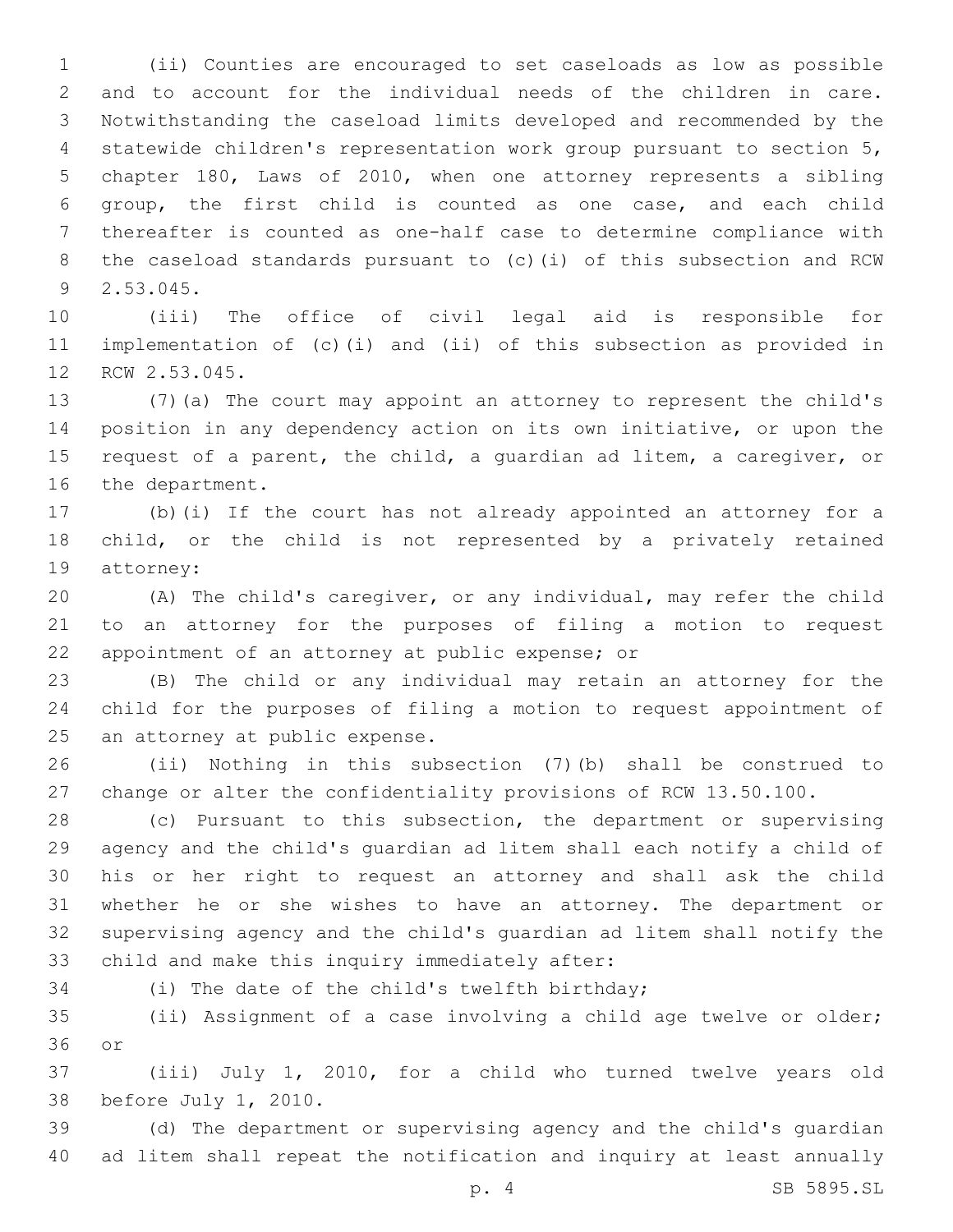and upon the filing of any motion or petition affecting the child's 2 placement, services, or familial relationships.

 (e) The notification and inquiry is not required if the child has 4 already been appointed an attorney.

 (f) The department or supervising agency shall note in the child's individual service and safety plan, and the guardian ad litem shall note in his or her report to the court, that the child was notified of the right to request an attorney and indicate the child's 9 position regarding appointment of an attorney.

(g) At the first regularly scheduled hearing after:

11 (i) The date of the child's twelfth birthday;

 (ii) The date that a dependency petition is filed pursuant to 13 this chapter on a child age twelve or older; or

 (iii) July 1, 2010, for a child who turned twelve years old 15 before July 1, 2010;

 the court shall inquire whether the child has received notice of his or her right to request an attorney from the department or supervising agency and the child's guardian ad litem. The court shall make an additional inquiry at the first regularly scheduled hearing after the child's fifteenth birthday. No inquiry is necessary if the 21 child has already been appointed an attorney.

 (8) For the purposes of child abuse prevention and treatment act (42 U.S.C. Secs. 5101 et seq.) grants to this state under P.L. 93-247, or any related state or federal legislation, a person appointed pursuant to this section shall be deemed a guardian ad 26 litem.

 (9) When a court-appointed special advocate or volunteer guardian ad litem is requested on a case, the program shall give the court the name of the person it recommends. The program shall attempt to match a child with special needs with a guardian ad litem who has specific training or education related to the child's individual needs. The court shall immediately appoint the person recommended by the 33 program.

 (10) If a party in a case reasonably believes the court-appointed special advocate or volunteer guardian ad litem is inappropriate or unqualified, the party may request a review of the appointment by the program. The program must complete the review within five judicial days and remove any appointee for good cause. If the party seeking the review is not satisfied with the outcome of the review, the party may file a motion with the court for the removal of the court